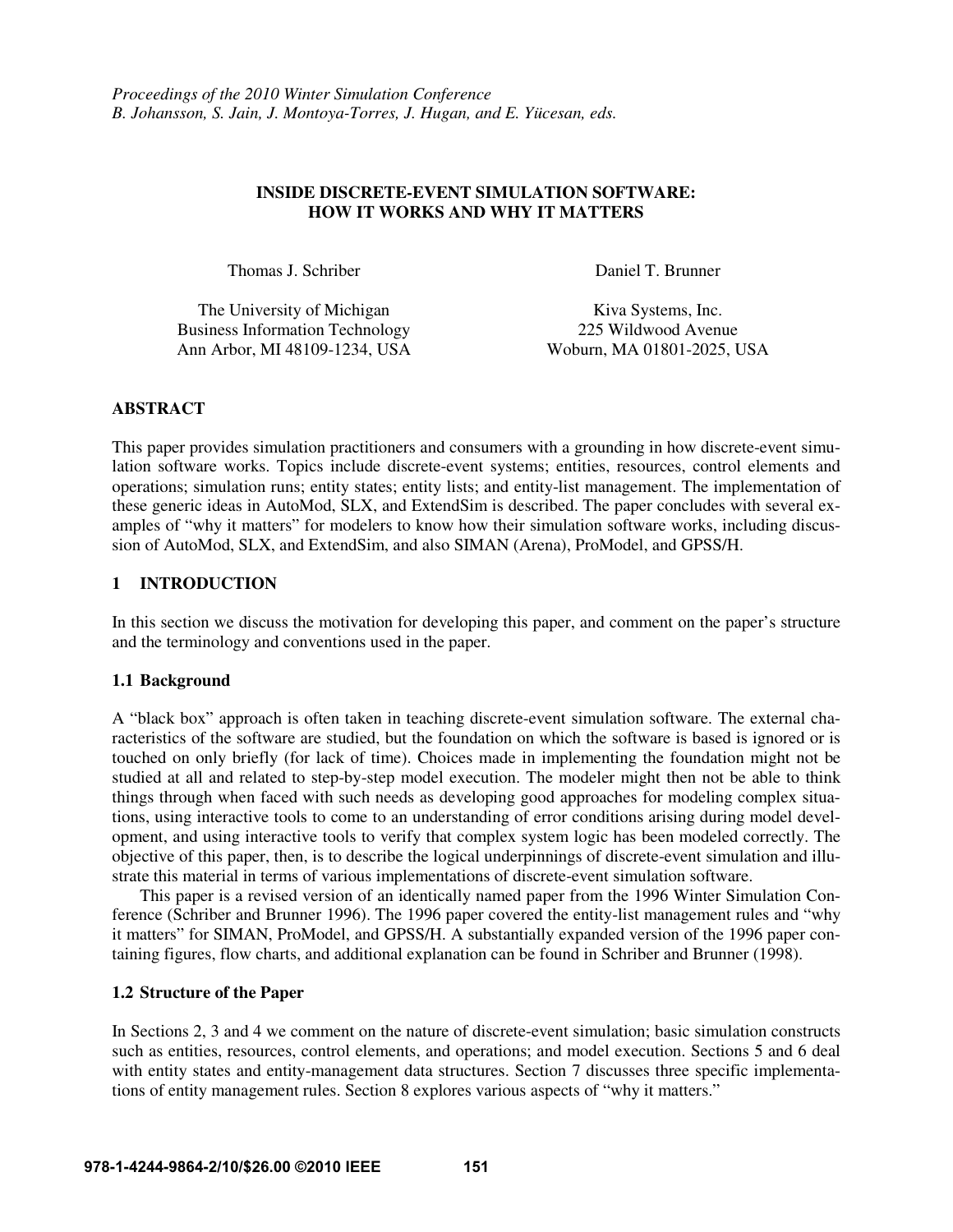## **1.3 Terminology and Conventions**

Throughout this paper we use terms that we define as well as terms reserved by the developers of particular simulation tools. Terms we define are **boldfaced** on first use. Tool-specific terms are Capitalized or, where appropriate, are spelled out in ALL CAPS.

# **2 ABOUT DISCRETE-EVENT SIMULATION**

This section introduces the transaction-flow world view, and then discusses the nature of discrete-event simulation and the logical challenges inherent in developing discrete-event simulation languages.

# **2.1 The Transaction-Flow World View**

The "transaction-flow world view" often provides the basis for discrete-event simulation. In this world view, a system is visualized as consisting of discrete units of traffic that move ("flow") from point to point in the system while competing with each other for the use of scarce resources. The units of traffic are sometimes called "transactions," giving rise to the phrase "transaction flow."

Numerous systems fit the preceding description. Included are manufacturing, material handling, health care, communication, and information processing systems, and queuing systems in general.

## **2.2 The Nature of Discrete-Event Simulation**

A discrete-event simulation is one in which the state of a model changes at only a discrete, but possibly random, set of simulated time points, called event times. Two or more traffic units often have to be manipulated at one and the same time point. Such "simultaneous" movement of traffic is achieved by manipulating units of traffic *serially* at that time point. This leads to logical complexities because it raises questions about the *order* in which two or more units of traffic are to be processed at a given simulated time.

## **2.3 Discrete-Event Modeling Languages**

The challenges faced by a *modeler* escalate for the *designer* of a modeling language. The designer must take the logical requirements of discrete-event simulation into account in a generalized way. Choices and tradeoffs exist. As a result, although discrete-event simulation languages are similar in broad terms, they can differ in subtle but important particulars.

# **3 ENTITIES, RESOURCES, CONTROL ELEMENTS, AND OPERATIONS**

The term **entity** is used here to designate a unit of traffic (a "transaction"). Entities instigate and respond to **events**. An event is a happening that changes the state of a model (or system). In a model of an orderfilling system, for example, the arrival of an order, which is an event, might be simulated by bringing an entity into the model.

There are two possible types of entities, here referred to as **external entities** and **internal entities**. External entities are those whose creation and movement is explicitly arranged for by the modeler. In contrast, internal entities are created and manipulated implicitly by the simulation software itself. For example, internal entities might be used in some languages to simulate machine *failures*, whereas external entities might be used to simulate the *use* of machines.

The term **resource** designates a system element that provides service (such as a drill, an automated guided vehicle, or space in an input buffer). The users of resources are usually entities. (For example, a work-in-process entity claims space in an input buffer, then captures an automated guided vehicle to move it to the input buffer.) Resources are usually capacity-limited, so entities compete for their use and sometimes must wait to use them, experiencing delay as a result.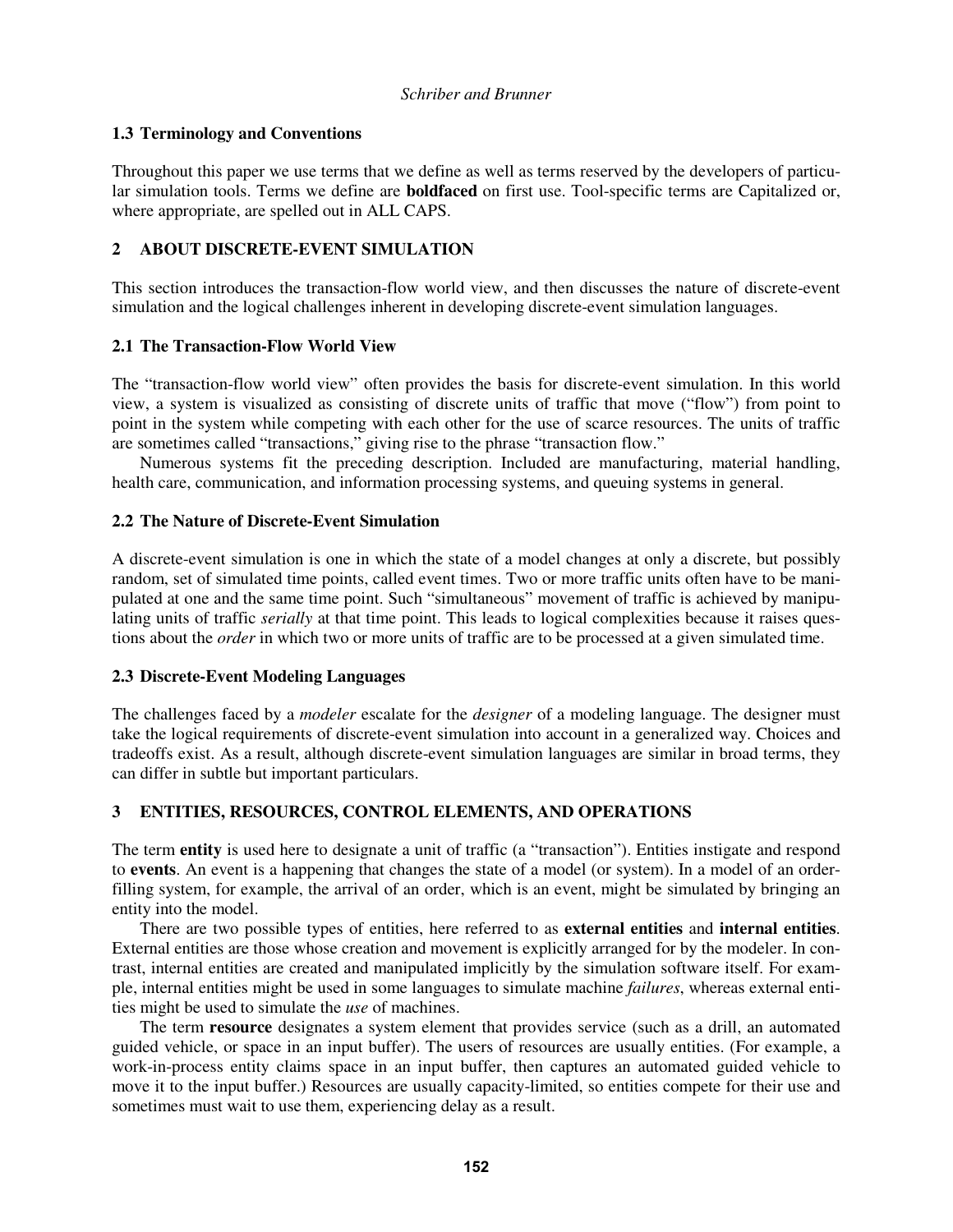The term **control element** designates a construct that supports other types of delay or logical alternatives based on a system's state. Control elements can take the form of switches, counters, user data values, and system data values built into the modeling tool. Complex control conditions might be based on expressions that use arithmetic and/or Boolean combinations of control elements.

An **operation** is a step carried out by or on an entity while it moves through a system. The operations applicable to a ship at a harbor might be these: arrive at the harbor; request a berth; capture a berth; request a tugboat; capture a tugboat; get pulled into the berth; free the tugboat; load cargo; request a tugboat; get pulled out of the berth; free the berth; get pulled into open water; free the tugboat; depart.

# **4 OVERVIEW OF MODEL EXECUTION**

We now review the concepts of experiments, replications, and simulation runs and their anatomy.

## **4.1 Experiments, Replications, and Runs**

A simulation project is comprised of **experiments**. Experiments are differentiated by the use of alternatives in a model's logic and/or data. An alternate part-sequencing rule might be tried, for example, in the model of a production system, and/or the quantity of various types of machines might be varied. Or the number of loading and unloading berths in a harbor might be varied.

Each experiment consists of one or more **replications** (trials). A replication is a simulation that uses the experiment's model logic and data but its own unique set of random numbers, and so produces unique statistical results that can be analyzed in a set of such replications.

A replication consists of initializing the model, running it until a run-ending condition is met, and reporting results. This "running it" phase is called a **run**.

## **4.2 Inside a Run**

During a run the simulation **clock** (an internally managed, stored data value) tracks the passage of *simulated* time. The clock advances (automatically) in discrete steps (typically of unequal size) during the run. After all possible actions have been taken at a given simulated time, the clock is advanced to the time of the next earliest event. Then the appropriate actions are carried out at this new simulated time, etc.

In essence, the execution of a run therefore takes the form of a two-phase loop: "carry out all possible actions at the current simulated time," then "advance the simulated clock," with these two phases repeated again and again until a run-ending condition (usually modeler-specified) comes about. The two phases are respectively called the **Entity Movement Phase** (EMP) and the **Clock Update Phase** (CUP) here.

## **5 ENTITY STATES**

Entities migrate from state to state when moving through a model. The five states are described below.

## **5.1 The Active State**

The **Active State** is the state of the currently moving entity. Only one entity moves at any instant of *wallclock* time. This entity moves until it encounters a delay of one type or other. It then migrates to an alternative state. (Some other entity might then become the next active entity at that simulated time, etc.)

## **5.2 The Ready State**

During an Entity Movement Phase there may be *more than one* entity ready to move, and yet entities can only move (be in the Active State) one-by-one. The **Ready State** is the state of entities waiting to enter the Active State during the current Entity Movement Phase.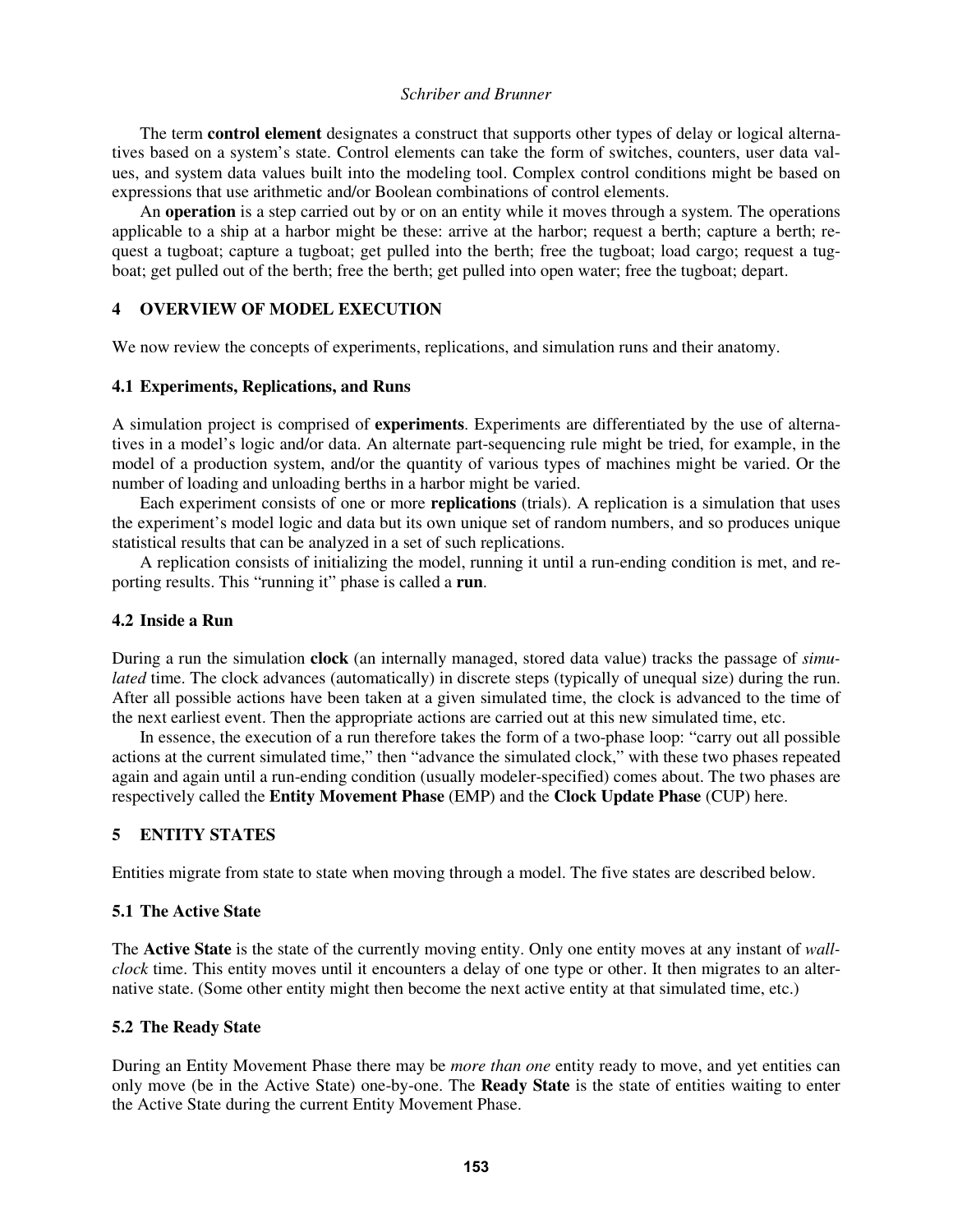## **5.3 The Time-Delayed State**

The **Time-Delayed State** is the state of entities waiting for a *known* future simulated time to be reached so that they can then (re)enter the Ready State. A "part" entity is in a Time-Delayed State, for example, while waiting for the future simulated time at which an operation being performed on it will end.

# **5.4 The Condition-Delayed State**

The **Condition-Delayed State** is the state of entities delayed until some specified condition comes about, e.g., a "part" entity might wait in the Condition-Delayed State until its turn comes to use a machine. Condition-Delayed entities are transferred *automatically* from the Condition-Delayed state to the Ready State when conditions permit.

# **5.5 The Dormant State**

Sometimes it is desirable to put entities into a state from which no escape will be triggered automatically by changes in model conditions. We call this state the **Dormant State.** Dormant-State entities rely on modeler-supplied logic to transfer them from the Dormant State to the Ready State. Job-ticket entities might be put into a Dormant State, for example, until an operator entity decides which job-ticket to pull next, with consequent transfer of the job ticket to the Ready State.

# **6 ENTITY MANAGEMENT STRUCTURES**

In our generic model, the following lists are used to organize entities in the five entity states.

# **6.1 The Active Entity**

The active entity is resident in an unnamed "list" consisting only of the active entity. The Active-State entity moves nonstop until encountering an (attempted) step that causes it to migrate to another entity state (transfers it to another list) or removes it from the model. A Ready-State entity then becomes the next Active-State entity. Eventually there are no more Ready-State entities at the current time. The EMP then ends and a Clock Update Phase begins.

## **6.2 The Current Events List**

Entities in the Ready State are kept in a single list we call the **current events list** (CEL). Entities migrate to the CEL from the **future events list**, from **delay lists**, and from **user-managed lists**. (Each of these latter lists is described below). In addition, entities (if any) cloned from the Active-State entity usually start their existence on the CEL.

CEL Entities are generally ranked in FIFO order. Some software tools provide a built-in entity **Priority** attribute used to order Entities on the CEL by priority (with priority ties resolved FIFO).

## **6.3 The Future Events List**

Entities in the Time-Delayed State belong to a single list into which they are inserted at the beginning of their time-based delay. This list, called the future events list (FEL) here, is usually ranked by increasing entity **move time.** (Move time is the simulated time at which an entity is scheduled to try to move again.) At the time of entity insertion into the FEL, the entity's move time is calculated by adding the value of the simulation clock to the known (sampled) duration of the time-based delay.

After an Entity Movement Phase is over, the Clock Update Phase sets (advances) the clock's value to the move time of the FEL's highest ranked (smallest move time) entity. This entity is then transferred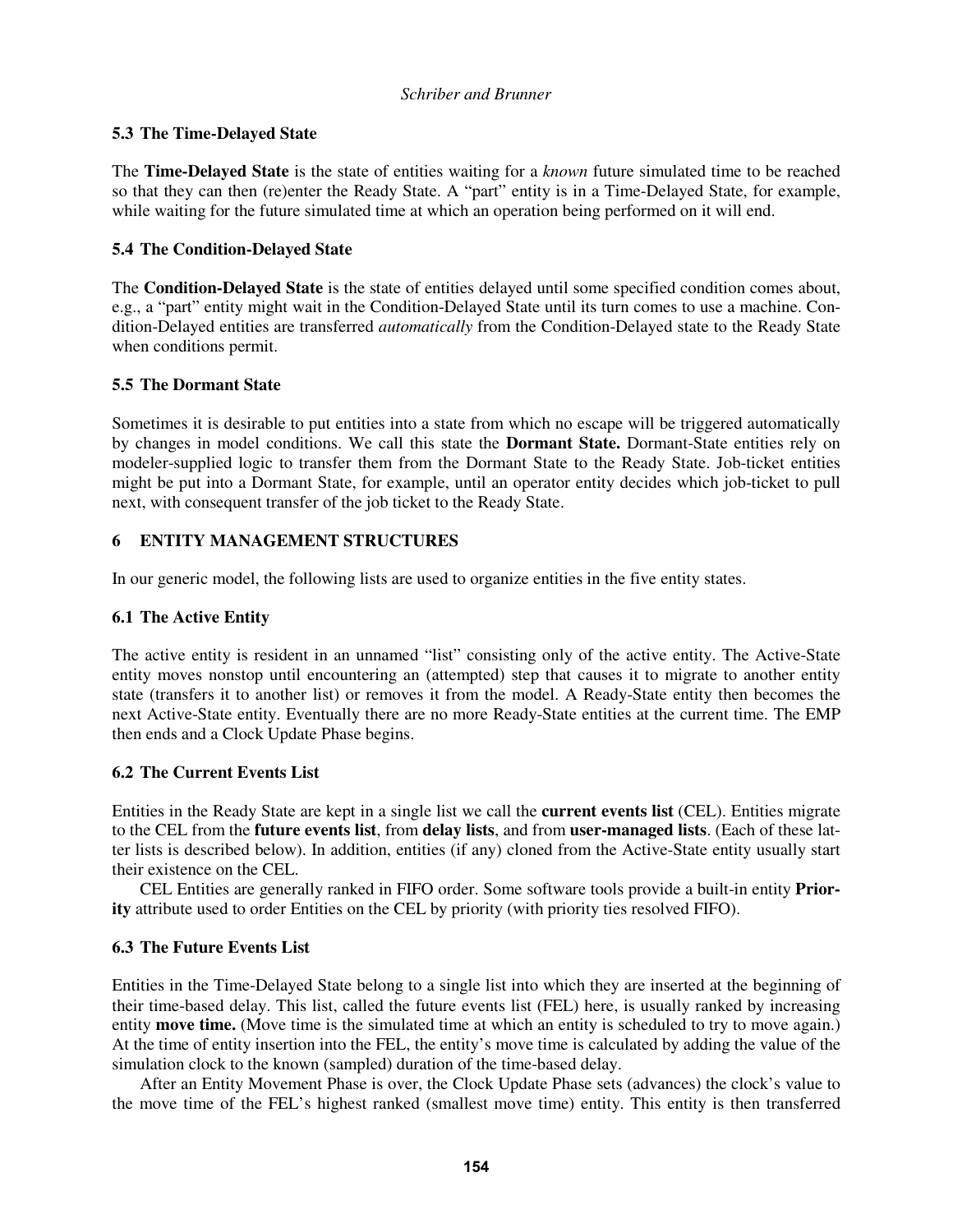from the FEL to the CEL, migrating from the Time-Delayed State to the Ready State and setting the stage for the next EMP to begin.

The preceding statement assumes there are not *other* entities on the FEL whose move time matches the clock's updated value. In the case of move-time ties, some tools will transfer all the time-tied entities from the FEL to the CEL during a single CUP, whereas other tools take a "only one entity transfer per CUP" approach.

Languages that provide internal entities usually use the FEL to support the timing requirements of these entities. The FEL is then generally comprised of external and internal entities in such languages.

## **6.4 Delay Lists**

Delay lists (there can be many) are lists of entities in the Condition-Delayed State. These entities are waiting (e.g., waiting their turn to use a machine) until their delay is resolved so they can be transferred automatically into the Ready State on the CEL. Delay lists, which are generally created automatically by the simulation software, are managed by using **related waiting** or **polled waiting**.

If a delay can be related easily to model events that might resolve the delay, then related waiting can be used to manage the delay list. For example, suppose a machine's status changes from busy to idle. In response, the software can automatically remove the next waiting entity from the appropriate delay list and put it in the Ready State on the current events list. Related waiting is the prevalent approach used to manage conditional delays.

If the delay condition is too complex to be related easily to events that might resolve it, polled waiting can be used. With polled waiting the software checks routinely to see if entities can be transferred from one or more delay lists to the Ready State. Complex delay conditions for which polled waiting can be useful include Boolean combinations of state changes, e.g., a berth is empty *and* a tugboat is idle.

## **6.5 User-Managed Lists**

User-managed lists (there can be many) are lists of entities in the Dormant State. The modeler must take steps to establish such lists and usually must provide the logic needed to transfer entities to and from the lists. (Except for very simple one-line, one-server service points in a system, the underlying software has no way to know why entities have been put into user-managed lists in the first place, and therefore has no plausible basis for automatically removing entities from such lists.)

## **7 IMPLEMENTATION IN THREE TOOLS**

The tools chosen here for commentary on implementation particulars are AutoMod (Phillips 1997); SLX (Henriksen 2000; Schulze 2008); and ExtendSim (Diamond et al. 2007; Krahl and Lamperti 1997). A previous version of this paper (Schriber and Brunner 1996) covered SIMAN (Kelton 2009), ProModel (ProModel Corporation 1995), and GPSS/H (Henriksen and Crain 2000) in similar detail. These six are among forty eight reported in 2009 for discrete-event simulation (Swain 2009). We think these tools are representative, but they clearly are not exhaustive.

# **7.1 AutoMod**

AutoMod equivalents for the preceding generic terms are given in this section.

# **7.1.1 The Current Event List**

The current events list is named the Current Event List in AutoMod. (See Table 1.) Cloned Loads, Loads leaving the Future Event List due to a clock update, and Loads ordered off Order Lists are placed imme-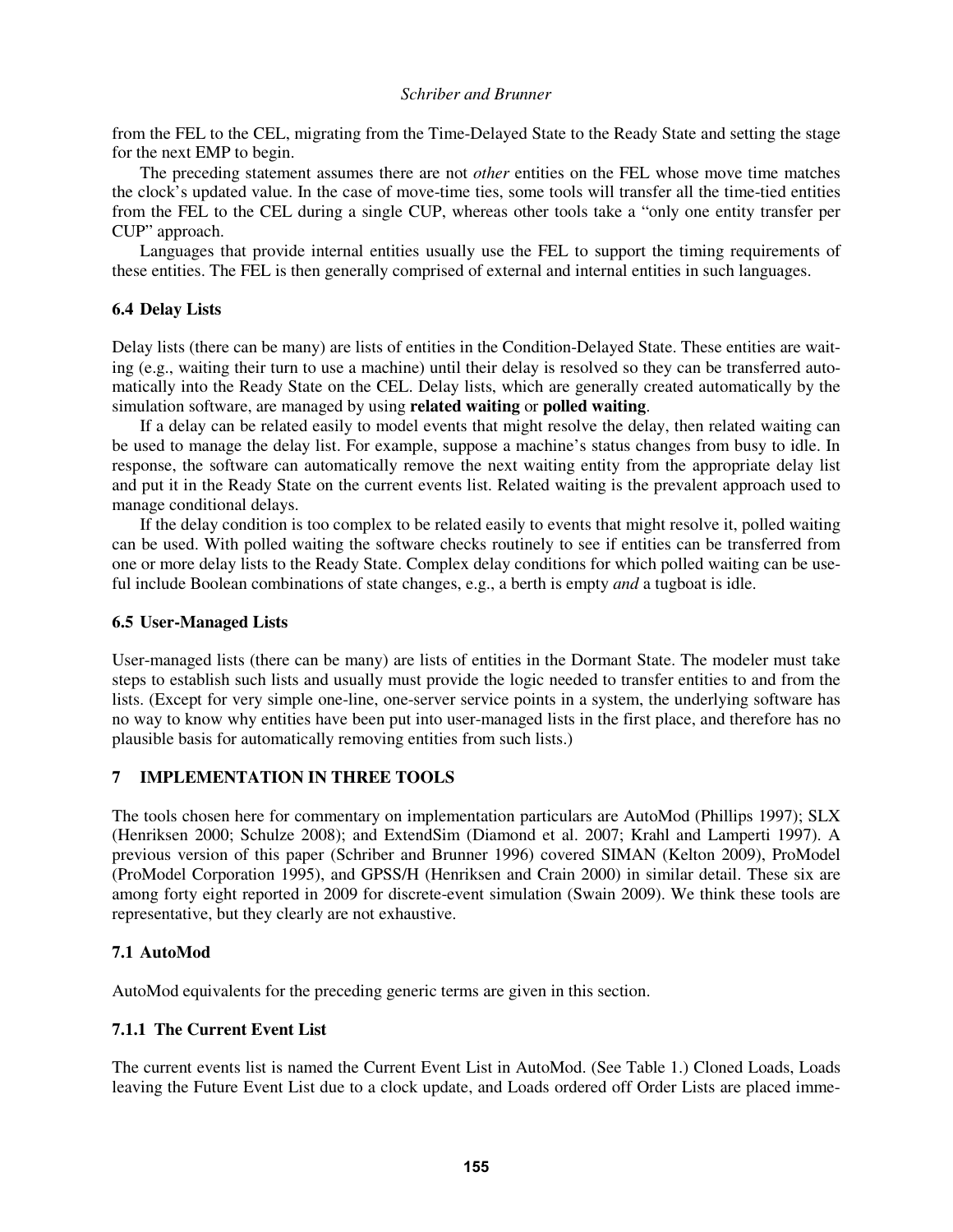diately on the CEL. The insertion rule is to rank first by priority (priority is a built-in attribute of every Load) and then FIFO within priority.

| $1.401C$ 1. AUTONTON TUTTHINOIDE V       |                                                   |  |
|------------------------------------------|---------------------------------------------------|--|
| <b>Generic Term</b>                      | <b>AutoMod Equivalent</b>                         |  |
| <b>External Entity</b>                   | Load                                              |  |
| <b>Internal Entity</b>                   | Logical Load                                      |  |
| Resource                                 | Resource; Queue; Block                            |  |
| <b>Control Element</b>                   | Counter; Process Traffic Limit                    |  |
| Operation                                | Action                                            |  |
| Current Events List   Current Event List |                                                   |  |
| <b>Future Events List</b>                | <b>Future Event List</b>                          |  |
| Delay List                               | Delay List; Condition Delay List; Load Ready List |  |
| User-Managed List                        | Order List                                        |  |

Table 1: AutoMod Terminology

When the CEL becomes empty, the Condition Delay List (see below) is checked, and Loads may be transferred from there to the CEL. This continues until the CEL is empty and no more Loads can be transferred, at which point the EMP is over and a CUP is initiated.

### **7.1.2 The Future Event List**

The AutoMod Future Event List (FEL) is like future events lists in other tools. Loads arrive on the FEL in the Time-Delayed State by executing a WAIT FOR statement. AutoMod allows the specification of time units (day, hr, min, sec) in a WAIT FOR statement.

The AutoMod CUP removes multiple Loads from the FEL if they are tied for the earliest move time, inserting them one by one into their appropriate place on the CEL.

 There are also internal entities in AutoMod, called Logical Loads, that do things such as wait on the FEL to trigger scheduled shift breaks.

### **7.1.3 Delay Lists**

Delay Lists (DL's) are lists of Loads waiting to claim capacity provided by a finite-capacity element (a resource, i.e., Resource, Queue, Block; or a control element, i.e., Counter, or Traffic Limit Process). Each finite capacity element within the model has a DL associated with it.

The waiting that results in these five cases is related waiting. Whenever capacity is freed, one Load from the head of the element's DL is tentatively placed on the CEL (but a placeholder is left on the DL). When that Load is encountered during the EMP, it tries to claim the requested capacity. If it fails (for example because it wants two units but only one is free), it is returned to the DL in its original place.

Immediately after this evaluation, if there is still any unused capacity, the *next* Load (if any) on the DL is placed on the CEL. Processing of the active Load then continues. After each time a tentatively placed Load is evaluated during the EMP, the existence of available capacity will cause another Load to be removed from the DL.

### **7.1.4 The Condition Delay List**

For conditional waiting apart from the five cases described above, AutoMod has a WAIT UNTIL statement that results in polled waiting. WAIT UNTIL conditions can be compounded using Boolean operators. If a Load executes a WAIT UNTIL and the condition is false, the Load is placed on a single global AutoMod list called the Condition Delay List (CDL).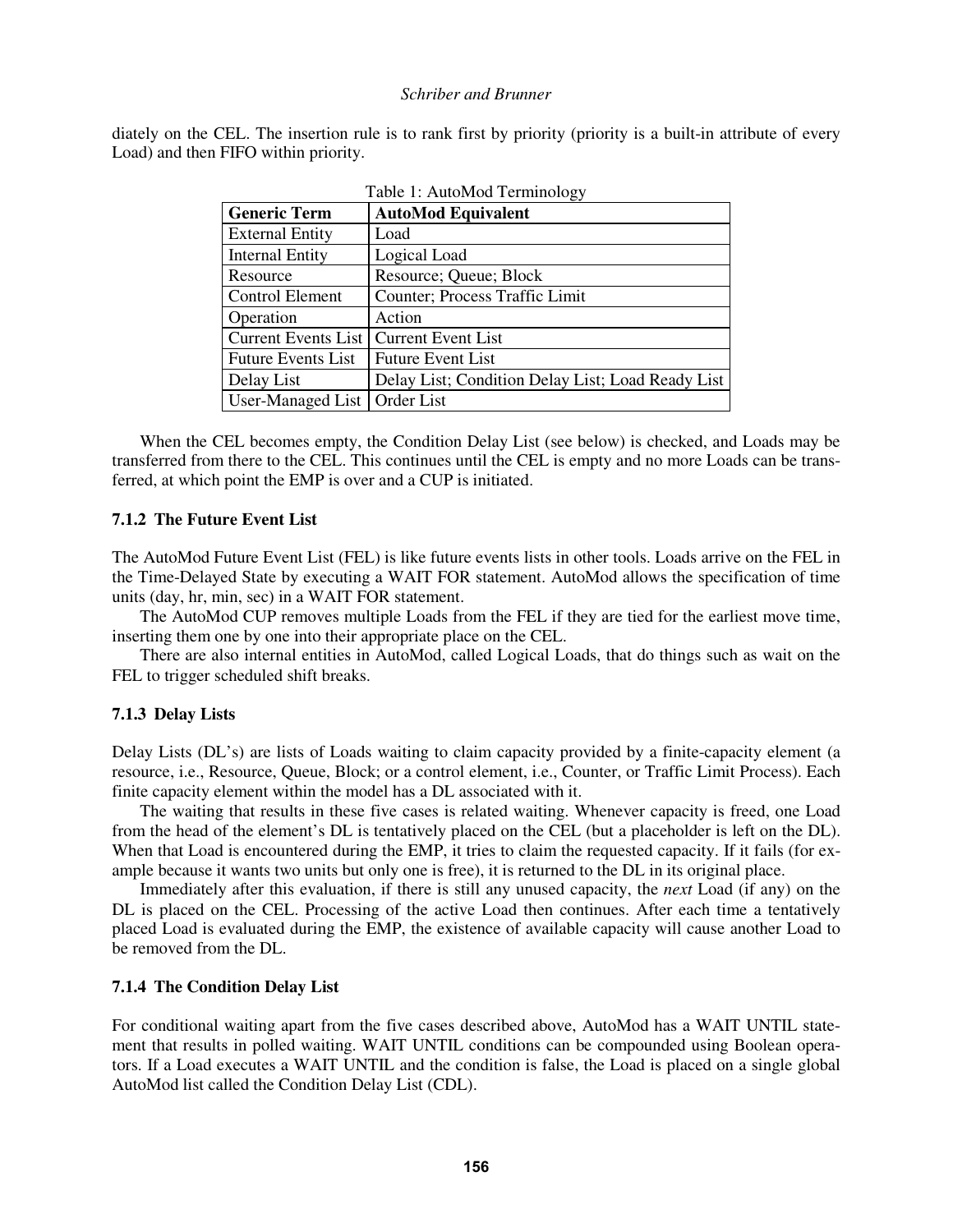After the Current Events List has been emptied, but before the simulation clock is updated, *all* Loads on the Condition Delay List are moved to the Current Events List (actually, the Condition Delay List "becomes" the Current Events List) *if* there has been a state change for at least one element of the same general type (e.g. Queue) for which *any* Load on the Condition Delay list is waiting. (This mechanism is primarily "polled," where the polling process is triggered by a change in state of at least one element of the same general type.)

If the Current Events List is now non-empty, the Entity Movement Phase resumes. If the condition for which a CEL Load is waiting is not yet satisfied, AutoMod moves that Load from the Current Events List back to the Condition Delay List. The Condition Delay List in some cases may be emptied multiple times during one EMP until eventually the Current Events List has been emptied without having triggered a state change related to any Load on the Condition Delay List. A Clock Update Phase then occurs.

Because of the potential for repetitive list migration with WAIT UNTIL, AutoMod's vendor encourages the use of Order Lists or other explicit control mechanisms to manage complex waiting.

#### **7.1.5 Order Lists**

AutoMod implements the Dormant State with Order Lists, which are user-managed lists of Loads. After a Load puts itself onto an Order List (by executing a WAIT TO BE ORDERED Action), it can only be removed by another Load (or another active model element such as a Vehicle) that executes an ORDER Action. An ORDER Action may specify a quantity of Loads, or a condition that must be satisfied for a given Load if that Load is to be ordered, or both. Loads successfully ordered are placed immediately on the CEL (one at a time according to how they were chosen from the Order List, and ranked on the CEL by priority (with priority ties resolved FIFO).

Order Lists can achieve performance improvements over Condition Delay List waiting because Order Lists are never scanned except on explicit request.

AutoMod Order Lists offer several interesting wrinkles, including: the ability for an ordering Load to place a back order if the ORDER quantity is not satisfied; the ability for a Load on an Order List to be ordered to *continue* to the next Action instead of to a Process (this feature is useful for control handshaking); and the ability to have a function called for each Load on the Order List (by using the ORDER…SATISFYING Action).

#### **7.1.6 Other Lists**

AutoMod has several material handling constructs that are integrated with Load movement. For vehicle systems there are three other types of lists (not included in Table 1). Loads on Load Ready Lists (LRL) (one list per vehicle system) are waiting to be picked up by a vehicle. Loads claimed (but not yet picked up) by a vehicle reside on the vehicle's Vehicle Claim List (VCL). Claimed loads that have been picked up reside on the vehicle's Vehicle Onboard List (VOL). The vehicle then becomes the active "load" and moves among AutoMod's lists (FEL, CEL, and possibly DL's) rather than the Loads themselves.

### **7.2 SLX**

SLX is a hierarchical language in which the built-in primitives are at a lower level than most simulation languages, facilitating user (or developer) definition of the behavior of many system elements. This design philosophy allows the SLX user (or developer) to create higher-level modeling tools whose constructs have precisely defined modifiable behavior.

Equivalents for the generic terms for users of low-level SLX are given in Table 2. For example, SLX uses *Control Variables* to act as Control Elements. The "control" modifier can be attached to a Variable of any data type (integer, real, string, etc.). A Control Variable can be global, or it can be a local Variable declared in an Object's Class definition. (A Class-declared Variable is an attribute in other tools.)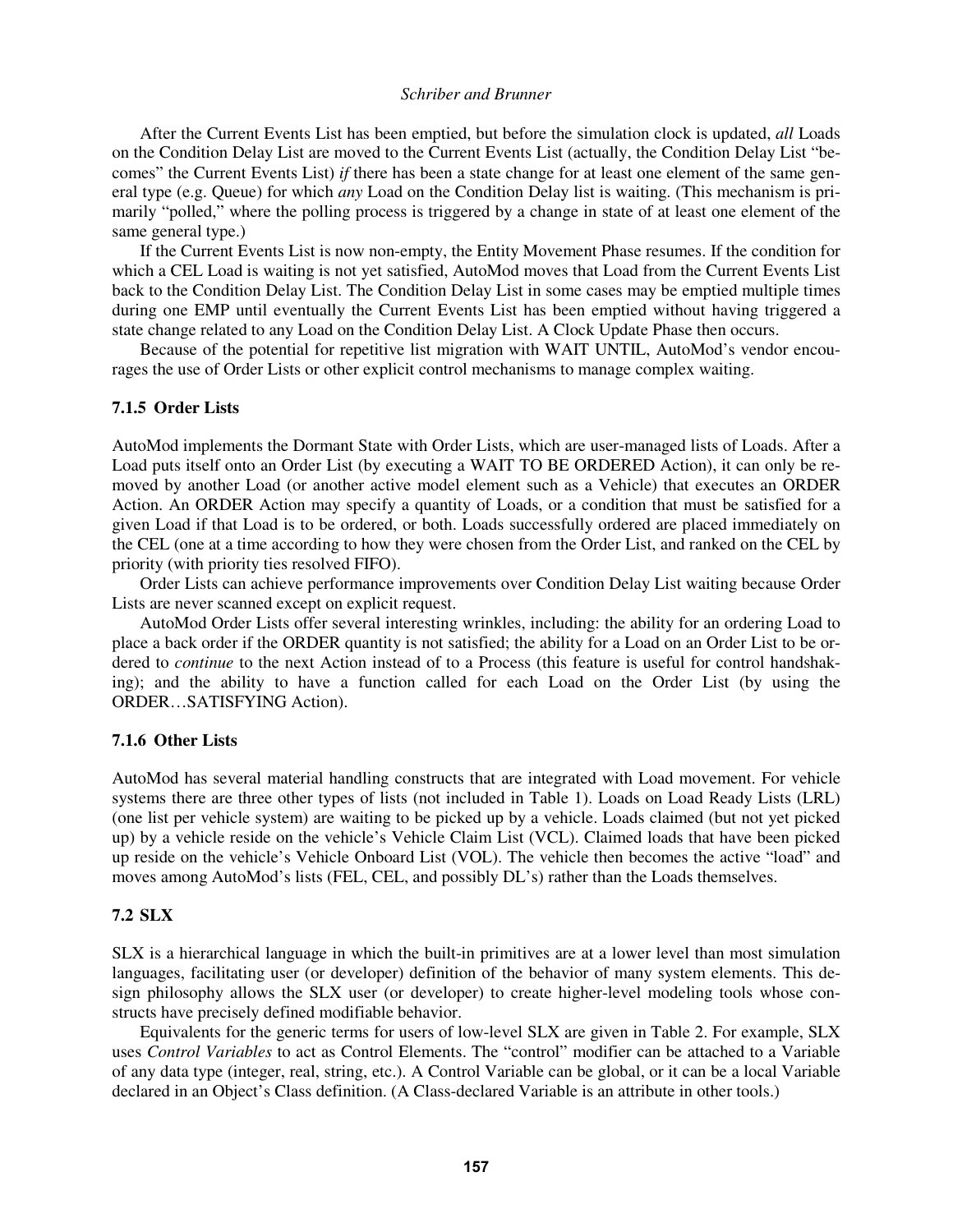| <b>Generic Term</b>        | <b>SLX Equivalent</b>           |
|----------------------------|---------------------------------|
| <b>External Entity</b>     | Active Object and its $Puck(s)$ |
| <b>Internal Entity</b>     | none                            |
| Resource                   | Control Variable                |
| <b>Control Element</b>     | Control Variable                |
| Operation                  | Statement                       |
| <b>Current Events List</b> | <b>Current Events Chain</b>     |
| <b>Future Events List</b>  | <b>Future Events List</b>       |
| Delay List                 | Delay List                      |
| <b>User-Managed List</b>   | Set (see section 7.2.4)         |

SLX has two types of Objects: Active and Passive. The two are distinguished by the presence of actions – executable Statements – in an Active Object's Class definition. (Even without actions, Passive Objects are useful in their own right, functioning as user-defined complex data structures.)

Table 3 shows how higher-level SLX-based tools might exploit the definitional capabilities of SLX.

| Table 3: Tools Based on SLX |                               |  |  |
|-----------------------------|-------------------------------|--|--|
| <b>Generic Term</b>         | <b>SLX Equivalent</b>         |  |  |
| Resource                    | Active or Passive Object      |  |  |
| <b>Control Element</b>      | Active or Passive Object      |  |  |
| Operation                   | <b>User-defined Statement</b> |  |  |
| Delay List                  | User-defined (based on Set)   |  |  |
| User-Managed List           | User-defined (based on Set)   |  |  |

### **7.2.1 The Current Events Chain**

The current events list is named the Current Events Chain (CEC) in SLX. The members of the CEC are given the interesting name Puck. What is a Puck? SLX dissociates the concept of an Active Object (with its associated local data) from a Puck, which is the "moving entity" that executes the actions, carries its own entity scheduling data, and migrates from list to list. The effect of this dissociation is that a single Object can "own" more than one Puck. All Pucks owned by a single Object share the Object's local data (attributes). For example, one application of this "local parallelism" feature (as compared with the "global parallelism" offered by "clone" or "split" actions in other languages) is the use of a second Puck to simulate a balk time while the original Puck is waiting for some condition. (If the condition comes about before the balk time has elapsed, no balking occurs; otherwise, balking does occur.)

Activating a new Object creates one Puck and launches that Puck into action. In many cases no additional Pucks are ever created for that Object, and the combination of an Active Object and its Puck forms the equivalent of an entity. (Passive Objects have no actions and therefore own no Pucks.)

Newly activated Pucks, Pucks leaving the FEL due to a clock update, and reactivated Pucks (see 7.2.4) are placed on the CEC, ranked FIFO by priority. The CEC is empty when an EMP ends.

### **7.2.2 The Future Events List**

The SLX Future Events List (FEL) is like future events lists in other tools. Pucks arrive on the FEL in the Time-Delayed State by executing an ADVANCE statement.

The SLX CUP will remove multiple Pucks from the FEC if they are tied for the earliest move time, inserting them one by one into their appropriate place on the CEC.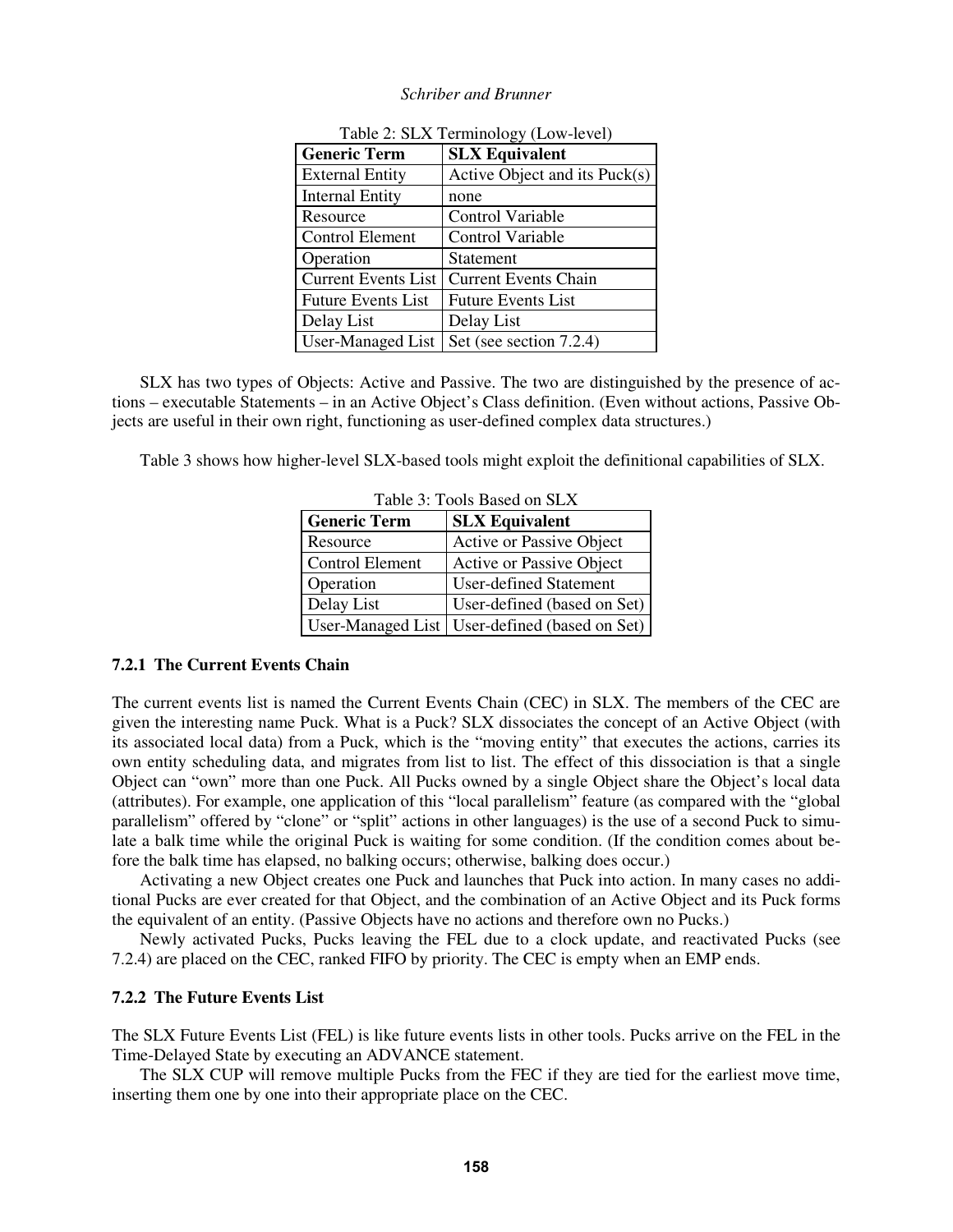Because the SLX kernel functionality does not include downtimes or even repetitive Puck generation (scheduled arrivals), all activity on the SLX FEL unfolds as specified by the developer of the SLX model. More generally, if a user is using a model (or is using a model builder) that contains higher-level primitives defined by a developer, chances are that all kinds of things are going on behind the scenes, hidden from the higher-level user's view.

### **7.2.3 Delay Lists**

Delay Lists (DL's) are lists of Pucks waiting (via WAIT UNTIL) for state changes in any combination of Control Variables and the simulation clock value. A Puck waiting for a compound condition involving two or more Control Variables is listed on more than one DL. All higher-level constructs defined by developers can use this mechanism. Each Control Variable (which may be a local Variable, in which case there is one for each Object in the Class) has a separate DL associated with it.

A DL is ranked by order of insertion. All pucks on a DL are removed whenever the associated Control Variable changes value and are inserted one at a time into the CEC. Removed Pucks that are waiting on compound conditions are also tentatively removed from each of the other Delay Lists to which they belong. As these Pucks are encountered on the CEC during the EMP, those failing to pass their WAIT UNTIL are returned to the Delay List(s) for those Control Variables still contributing to the falseness of the condition.

For conditions that include a clock reference, the Puck is inserted if necessary into the FEL, subject to early removal from the FEL if the condition becomes true due to other Control Variable changes.

This low-level related waiting mechanism based on Control Variables is the default SLX approach to modeling all types of simple or compound Condition-Delayed states.

### **7.2.4 Sets and User-Managed Waiting**

SLX handles the Dormant State in a unique way. Instead of moving the Puck from the active state to a user-managed list and suspending it, all in the same operation, SLX breaks this operation into two pieces.

First, the Puck usually joins a Set. But joining a Set does not automatically suspend the Puck. A Puck can belong to any number of Sets. Set membership merely provides any other Puck with access to the member Pucks.

To go into the Dormant state, a Puck executes a WAIT statement. It then is suspended indefinitely, outside of any particular list, until another Puck identifies the waiting Puck and executes a REACTIVATE statement for it. Often this other Puck is scanning a Set to find the Puck to REACTIVATE, but a Set is not exactly the same as a user-managed list in our terminology. A Dormantstate Puck might be a member of no Sets (as long as a pointer to it has been stored somewhere) or of one or more Sets.

An SLX developer can easily define a user-managed list construct, using Sets, WAIT, and REACTIVATE as building blocks, that mimics those of other languages or offers its own unique features.

## **7.3 ExtendSim**

ExtendSim (originally named Extend) uses a message-based architecture for discrete-event simulation. Various types of messages are used to schedule events, propel Items (Entities) through a model, enforce the logic incorporated into a model, and force computation. The senders and receivers of messages are Blocks (Operations), including the Executive Block (master controller). In ExtendSim, it is *Block* execution that is scheduled. (When a Block executes, for example, this can trigger the sending of messages back and forth among Blocks, with the effect of moving an Item along its Block-based path in a model.)

Table 4 summarizes ExtendSim equivalents for the terms introduced in the earlier generic discussion.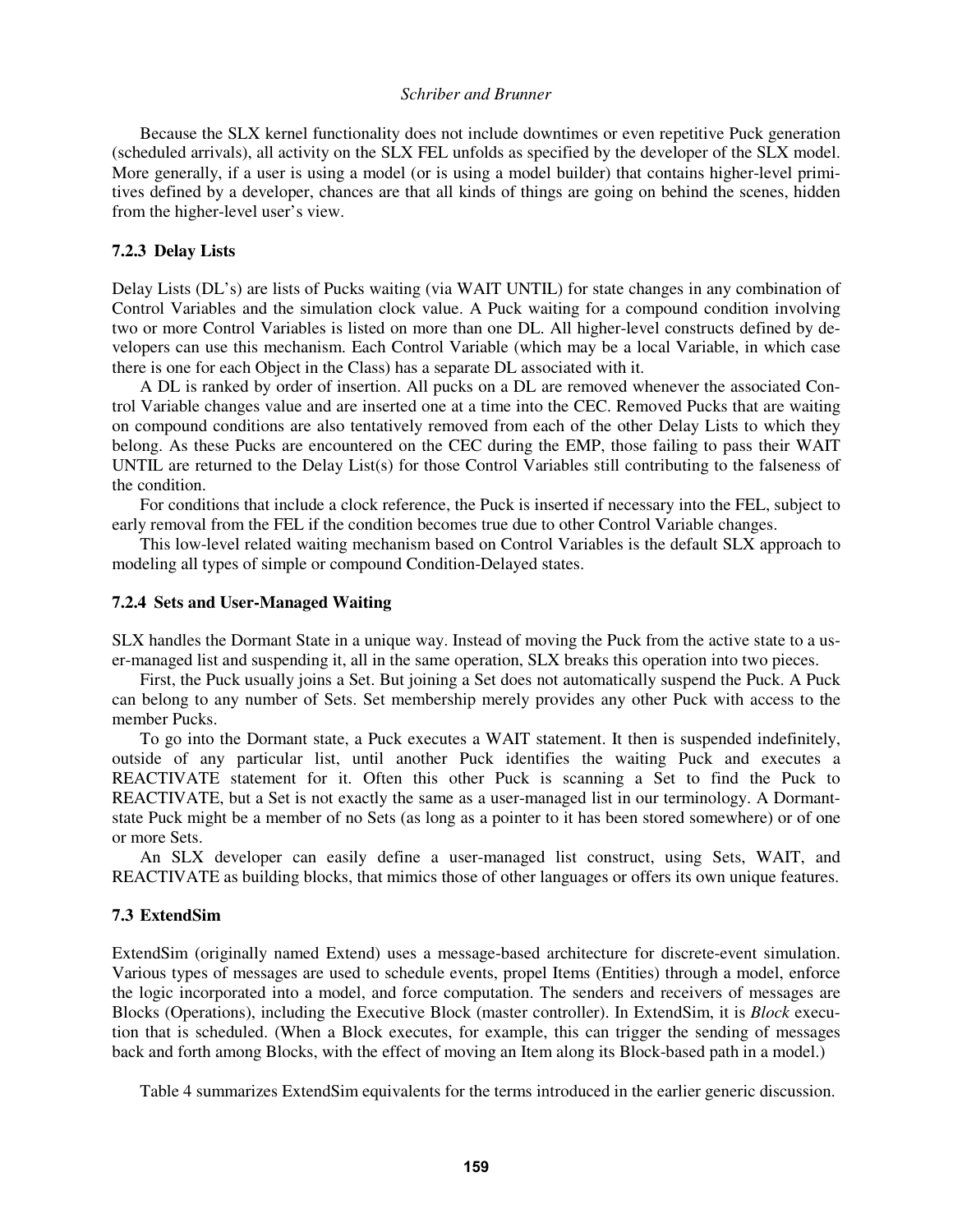| <b>Generic Term</b>        | <b>ExtendSim Equivalent</b>                       |
|----------------------------|---------------------------------------------------|
| <b>External Entity</b>     | Item                                              |
| <b>Internal Entity</b>     | none                                              |
| Resource                   | Resource; Resource Pool                           |
| <b>Control Element</b>     | <b>Block Dialog</b>                               |
| Operation                  | <b>Block</b>                                      |
| <b>Current Events List</b> | Next Times Array and Current Events Array         |
| <b>Future Events List</b>  | Time Array                                        |
| Delay List                 | List of Items Resident in a Pre-Programmed Block  |
| User-Managed List          | List of Items Resident in a User-Programmed Block |

### Table 4: ExtendSim Terminology

## **7.3.1 Blocks**

Blocks are ExtendSim's basic modeling construct. Each Block has an icon, message-passing connectors, dialog capability, and behavior-defining code. Residence Blocks can hold Items while simulated time goes by, whereas Passing Blocks cannot. (Items go through Passing Blocks in zero simulated time.) Models can be constructed by selecting pre-programmed Blocks from ExtendSim's Block libraries. The modeler can also modify the source code given for library Blocks. (All Blocks in the base version of Extend-Sim are open source.) Finally, the modeler can create customized Blocks from scratch (user-programmed Blocks) using development tools that ExtendSim provides.

## **7.3.2 The Time Array**

ExtendSim uses a Time Array to schedule future Block executions. For a given model, the Time Array contains one or more elements for each Block. A Time Array element records the future time for which execution of that Block has been scheduled. (The potential for a Block to have more than one Time Array element is an enhancement in Version 7 of the language. This feature can be useful when a Block has multiple, dissimilar events, as for example in conveyor modeling.)

Blocks not currently scheduled for future execution are temporarily "blacked out" by recording arbitrarily large time values for them in the Time Array.

Residence Blocks that can hold multiple Items manage the corresponding event times internally, with only the earliest of the Block's event times kept in the Time Array.

Block execution can result in scheduling future Block executions. For example, if messages are passed that result in an Item entering a unit-capacity Residence Block designed to hold the Item until a sampled amount of simulated time has elapsed, then the Time Array entry for that Block will have its value set accordingly.

The number of Blocks in a given model is constant, which means the Time Array is of fixed and relatively small size. Because of its small size, the Time Array is searched to find imminent event time; it is not kept in sort order. This makes it straightforward for a Block to change its event time because no searching of the event list is required.

## **7.3.3 The Next Times and Current Events Arrays**

The Next Times Array is used to manage the execution of Blocks whose execution has been scheduled via the Time Array. The Next Times Array is populated just prior to a Block Execution Phase (Extend-Sim's equivalent of an Entity Movement Phase) as follows. At each Clock Update Phase, the Time Array is searched to find the earliest future time at which a Block execution has been scheduled. Identifiers for the corresponding Block (or Blocks, in case of time ties) is (or are) then put into the Next Times Array.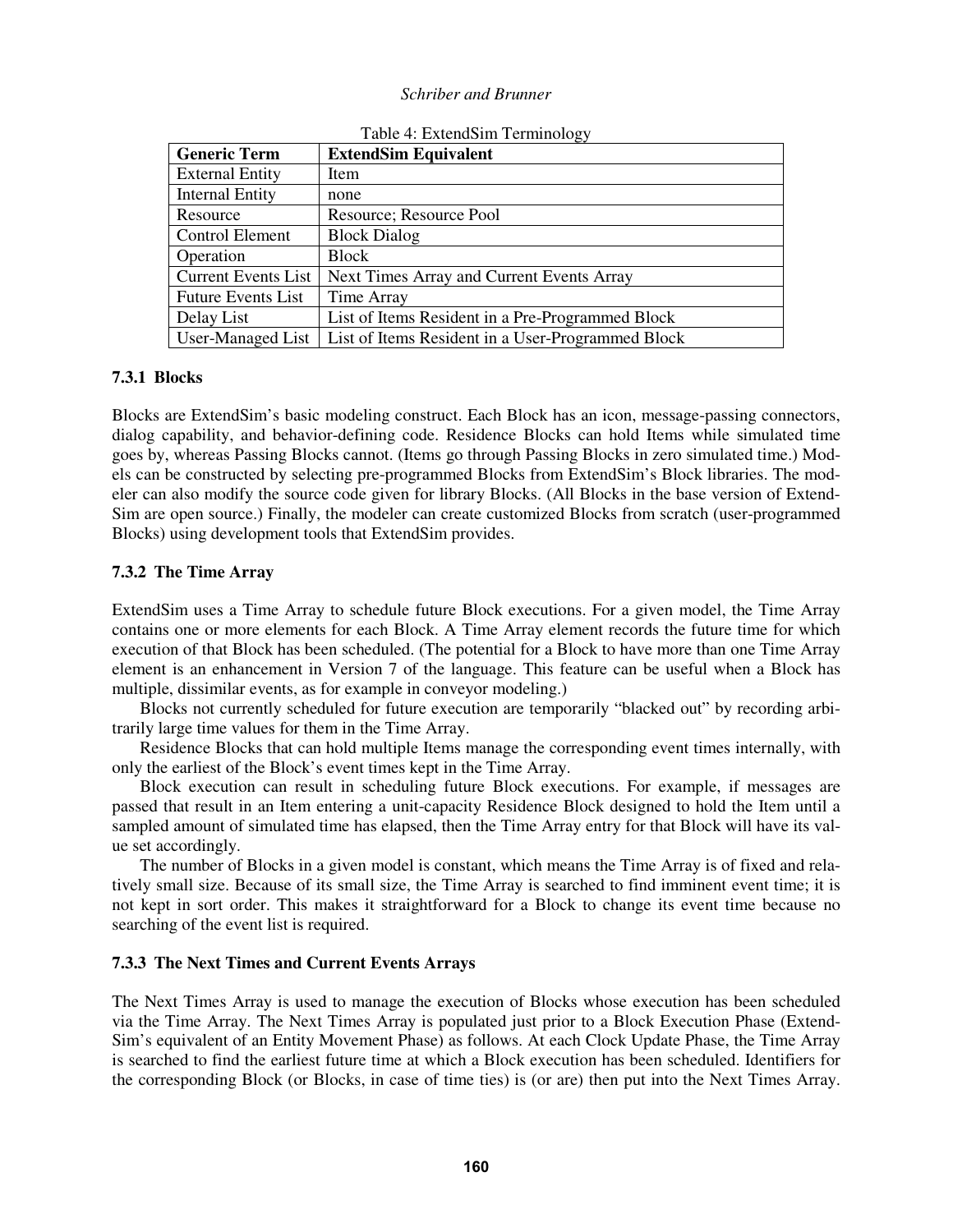The Block Execution Phase (BEP) then begins, with the Executive messaging the most highly qualified Block in the Next Times array to start its execution.

The Current Events Array is used to manage the *resumption* of execution of Blocks whose execution has been temporarily suspended during the course of a Block Execution Phase. For example, suppose a Block sends a message, and the receiving Block replies (returns control) immediately to the sending Block (even though the receiving Block still has to do additional processing at the simulated time in question). In this case, the receiving Block's identifier is added to the Current Events Array. When the sending Block is finished executing, the Executive sends a message to the most highly qualified Block in the Current Events Array to resume its execution. Eventually, the Current Events Array becomes empty. Then the Executive turns again to the Next Times Array, sending a message to the most highly qualified Block to start executing.

During a Block Execution Phase, it is possible for Blocks to schedule themselves to be executed at the *current* simulated time (that is, during the ongoing BEP). The Current Events Array comes into play here, too, to manage the execution of Blocks in such cases.

For example, if a capacity-constrained Block becomes non-full as a result of some other Block's execution, the non-full Block puts its identifier into the Current Events Array. The Executive will later (but at the same simulated time) send a message to the Block to start executing. The Block will then try to pull into itself Items (if any) that have been waiting to enter the Block. (In ExtendSim, Items can be both pulled and pushed through a model.)

When the Current Events Array and the Next Times Array both become empty, this brings Extend-Sim's Block Execution Phase to an end. Then the next CUP and BEP take place, repeating until a simulation-ending condition is satisfied.

### **7.3.4 Delay Lists**

Delay lists are comprised of Items delayed in Residence Blocks, waiting their turn to be pulled or pushed into their next Block(s). Message passing is used to accomplish the pulling and pushing when model conditions permit. ExtendSim provides related-waiting management of delay lists based on user-specified FIFO, LIFO, Priority, Attribute, Reneging, and Matching alternatives.

Waiting for the resolution of compound conditions is normally achieved in ExtendSim by appropriately combining Blocks and exploiting ExtendSim's message-based architecture. We view this here as a form of related waiting, because it is a change in an underlying value that triggers a re-evaluation of the condition that brought about the waiting in the first place.

Because of ExtendSim's messaging architecture, polled waiting is generally not necessary. A message is sent when a value changes and any conditions are evaluated at that moment. Waiting for a clock based event can be achieved by using a Block that schedules events, e.g., Shift; Lookup Table; Equation. These Blocks send a message at scheduled times. Polled waiting is available, however, with use of the Gate block and selection of its "Check demand at each event" option.

### **7.3.5 User-Managed Lists**

The modeler can work with user-programmed Blocks to create and manage lists of the modeler's own design. The code for custom blocks can be written to achieve the modeler's objectives in this regard, just as the code for ExtendSim's pre-programmed Blocks has been written to specify the behavior of those Blocks. ExtendSim provides functions that can be used by Blocks to share lists (arrays) with other Blocks, further supporting customized list management in models.

### **8 WHY IT MATTERS**

In sections 8.1-8.5 we describe situations that reveal some practical differences in implementation particulars among SIMAN, ProModel (Version 3), GPSS/H, AutoMod, SLX, and ExtendSim. None of the al-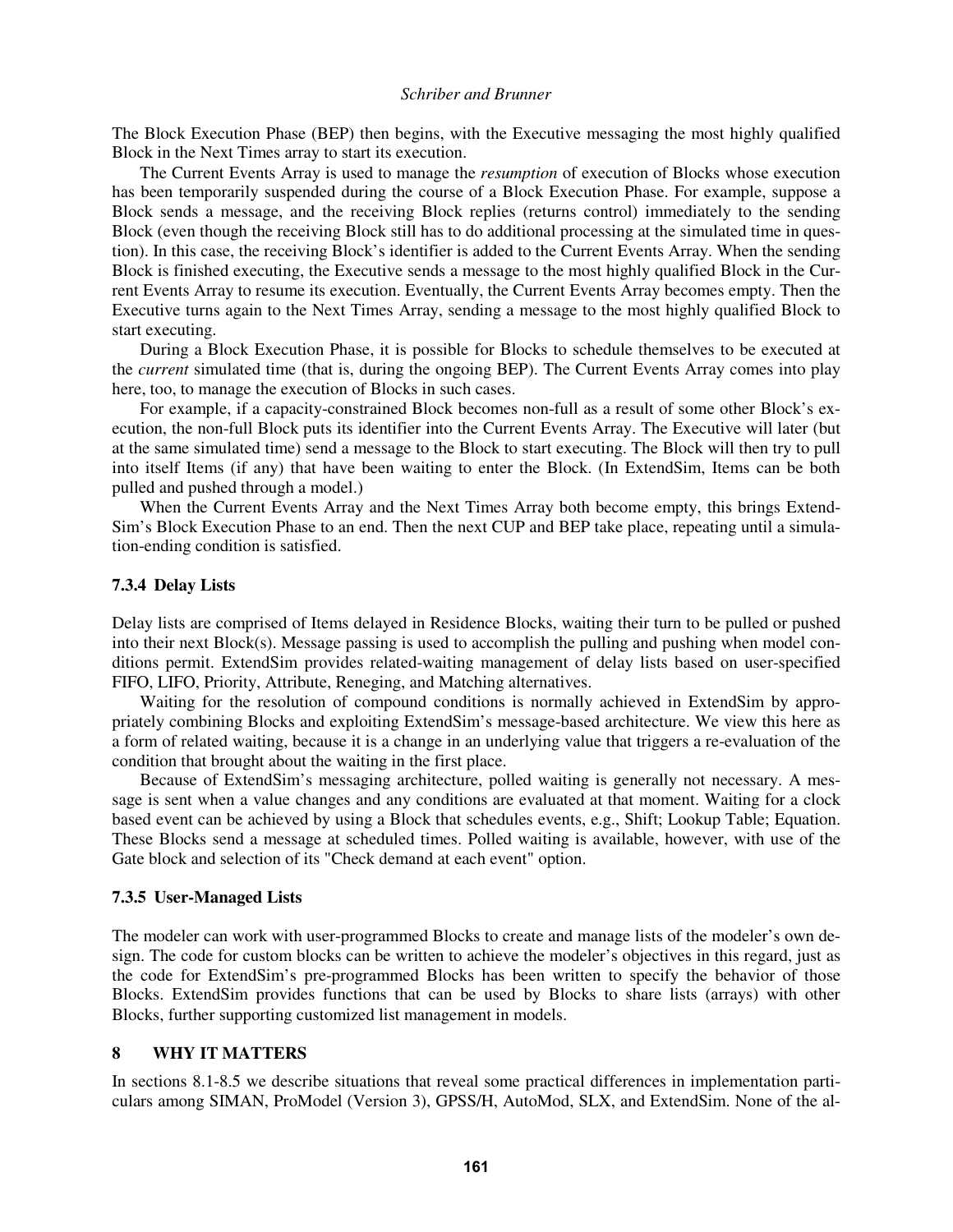ternative approaches mentioned is either intrinsically "right" or "wrong." The modeler simply must be aware of the alternative in effect in the simulation software being used and work with it to produce the desired outcome. (Otherwise, it is possible to mis-model a situation and perhaps not become aware of it.)

In section 8.6, we comment on how knowledge of software internals is needed to make effective use of model checkout tools. Finally, in section 8.7, we point out that knowledge of internals aids in understanding performance monitoring.

#### **8.1 Trying to Re-capture a Resource Immediately**

Suppose a job in a flexible job shop releases a machine (for which other less qualified jobs are waiting), then as its next step decides to re-capture that machine. Will the job re-capture the machine immediately?

Of interest here is the order of events following the giving up of a resource. There are at least three alternatives: (1) Coupled with the giving up of the resource is the *immediate* choosing of the next user of the resource, without the releasing entity having yet become a contender for the resource. (2) The choosing of the next user of the resource is *deferred* until the releasing entity has become a contender. (3) Without paying heed to other contenders, the releasing entity recaptures the resource immediately.

SIMAN and ExtendSim implement (1). ProModel implements (2). GPSS/H and AutoMod implement (3) by default. In SLX, using a low-level Control Variable as the resource state, the result is also (3). (Developers can implement higher-level resource constructs in SLX that behave in any of the three ways.)

### **8.2 The First in Line is Still Delayed**

Suppose two Condition-Delayed entities are waiting in a delay list because no units of a particular resource are idle. Suppose the first entity needs *two* units of the resource, whereas the second entity only needs *one* unit. Now assume that one unit of the resource becomes idle. The needs of the first list entity cannot yet be satisfied, but the needs of the second entity can. What will happen?

There are at least three possible alternatives: (1) Neither entity claims the idle resource unit. (2) The first entity claims the one idle resource unit and waits for a second unit. (3) The second entity claims the idle resource unit and migrates to the Ready State.

As in Section 8.1, each of these alternatives comes into play in the tools considered here. SIMAN (SEIZE) and ProModel (GET or USE) implement (1) and (2) respectively, by default. AutoMod (GET or USE), GPSS/H (ENTER or TEST), and SLX (WAIT UNTIL on a Control Variable) implement (3) by default. ExtendSim also implements (3) by default. But ExtendSim gives the modeler the choice of locally implementing (1) for resources specified by the modeler. The modeler does this by checking an "Only allocate resource pool to the highest ranked Item" option for each such resource.

#### **8.3 Yielding Control Temporarily**

Suppose the active entity wants to give control to one or more Ready-State entities, but then needs to become the active entity again before the simulation clock has been advanced. This scenario might come into play, for example, if the active entity has opened a switch permitting a set of other entities to move past a point in the model, and then needs to re-close the switch after the forward movement of the other entities has been accomplished. (Perhaps a group of identically flavored cartons of ice cream is to be transferred from an accumulation point to a conveyor leading to a one-flavor-per-box packing operation.)

In SIMAN and AutoMod, the effect can be accomplished *approximately* with a DELAY (SIMAN) or WAIT FOR (AutoMod) that puts the active entity into a Time-Delayed State for an arbitrarily short *but non-zero* simulated time.

In ProModel, "WAIT 0" can be used to put the active entity back on the FEL. It will be returned later (at the same simulated time) by the CUP to the Active State.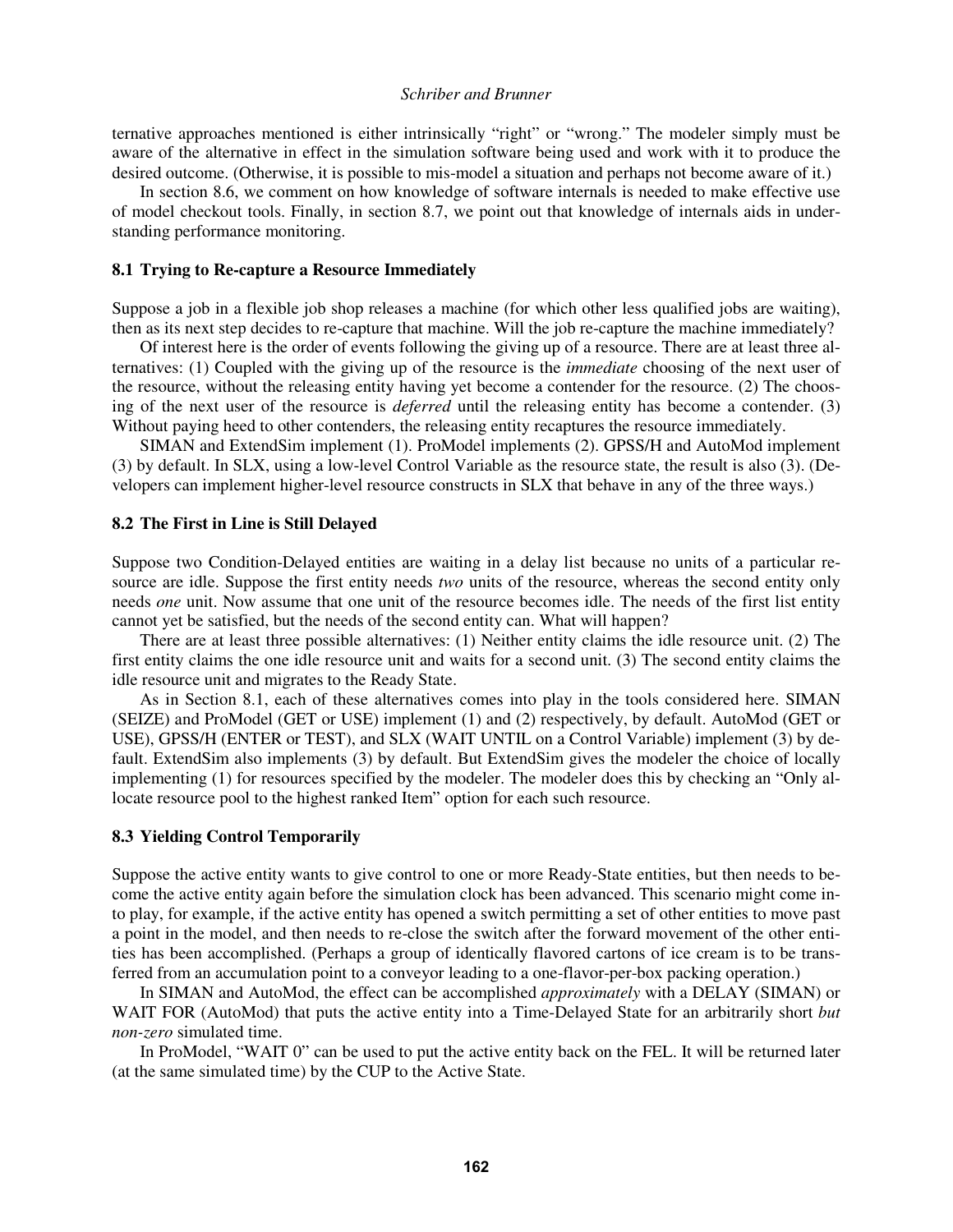In GPSS/H, the active Xact (Transaction) can execute a YIELD Block to migrate immediately from the Active State to the Ready State (positioned last in its priority class) and force a restart of the CEC scan. Higher-ranked CEC Xacts are then given a chance to become active before the yielding Xact becomes active again at the same simulated time.

In SLX there is also a YIELD statement. A normal YIELD shifts the active Puck to the back of its priority class on the CEC and picks up the next Puck. It is also possible to YIELD to a specific other Puck that is on the CEC, in which case the active Puck is not shifted.

In ExtendSim, a message is sent out through the appropriate Block connector when an Item moves into or out of a Block. This message propagates to other connected Blocks, perhaps changing system status or moving Items from one Block to another as a result. When the originating Block eventually receives the reply, it continues processing the original Item. Hence, "yield and then eventually resume" is part of the fabric of ExtendSim's message-based architecture.

#### **8.4 Conditions Involving the Clock**

Every language provides a time-delay capability for FEL waiting. This works well when an entity needs to wait until a known clock value has been reached. But what if an entity needs to wait for a compound condition involving the clock, such as "wait until my input buffer is empty *or* it is exactly 5:00 PM?"

A typical approach to this is to clone a dummy ("shadow") entity to do the time-based waiting. Management of such dummy entities can be cumbersome, particularly for very complex rules. ProModel does not use polled waiting, so a dummy entity would be the best approach available. (Otherwise, the condition would not be checked until the other component of the compound condition had a value change.) Extend-Sim also does not use polled waiting, so a similar situation applies for ExtendSim.

Even when a polled waiting mechanism is present, if a single entity tries to wait on a compound condition involving the clock, a similar problem can arise. This is because the next polling time may not match the target clock time. SIMAN and AutoMod detect the truth of compound conditions via their endof-EMP polling mechanisms. GPSS/H also detects the truth via its version of polled waiting (refusalmode TEST). But in the absence of a clone that waits on the FEL until exactly 5:00 PM (i.e., the approach recommended above for ProModel and ExtendSim), all three of those tools are subject to the possibility that the first EMP that finds the condition true occurs when the clock has a value *greater* than 5:00 PM.

SLX recognizes the clock as a related wait-until target. A WAIT UNTIL using a future clock value in a way that contributes to the falseness of the condition will cause the Puck to be scheduled onto the FEL to force an EMP at the precise time referenced. This solves the greater-than-the-desired-time problem. Note that this Puck may also be waiting on one or more delay lists.

#### **8.5 Mixed-Mode Waiting**

Suppose many entities are waiting to capture a particular resource, while a user-created controller entity is waiting for the condition "shift status is off-shift and number waiting is less than six and resource is not currently in use" to take some action (such as shutting the resource down, in languages that allow userdefined entities to shut down resources; or printing a status message). How can we guarantee that the controller will be able to cut in front of the waiting entities at the appropriate simulated time (before the idle resource is recaptured)?

One way to handle this would be through entity priorities in languages that offer this mechanism. However, as described below, that may not work even if the controller has higher priority than any other entity. The key issue is the method used to implement the waiting. If it is "related" for the entities waiting to capture the resource and "polled" for the controller entity waiting for the compound condition (this is what we mean by the term "mixed-mode waiting"), things can get complicated. Every time the resource becomes free, a new entity will be selected from a delay list immediately in SIMAN and via the CEL in AutoMod, in both cases preceding the end-of-EMP checking for polled wait conditions (and thereby ig-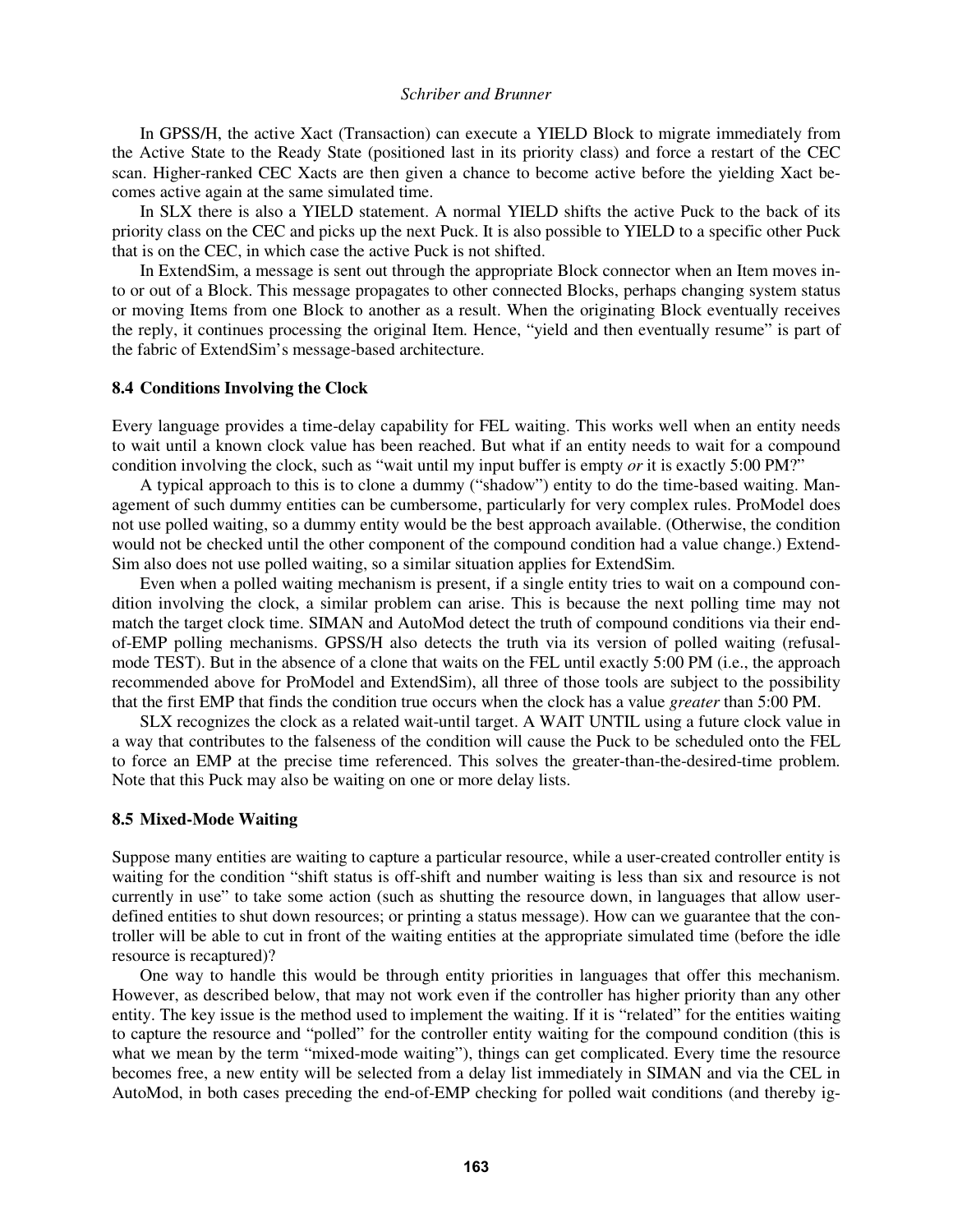noring the entity priority of the controller). There are ways to work around this if desired, such as using a different type of operation to force a polled wait for entities wishing to use the resource.

In GPSS/H, using a high-priority controller Transaction at a refusal-mode TEST Block, the controller waits at the front of the CEC. The Facility RELEASE will trigger a CEC scan restart and the controller will do its job.

In ProModel there is no polled waiting but there can be related waiting on compound conditions involving Variables. Variables would have to be defined and manipulated for each element of the Boolean condition and, to assure equal competition, the entities waiting to capture the resource might also have to use WAIT UNTIL instead of GET or USE. Another possibility with ProModel would be to have the entity that frees the resource do some state-checking right away (in effect becoming a surrogate for the controller). This is possible because of the deferred-selection method used by ProModel (see Section 8.2).

In the related waiting of SLX, a Puck awaiting a compound condition will be registered on the delay lists of those (and only those) Control Variables that are contributing to the falseness of the condition at the time it is evaluated. The SLX architecture (in which only global or local Control Variables and the clock can be referenced in any sort of conditional wait at the lowest level) assures that there will already be Variables underlying the state changes being monitored. The model developer needs only to be sure they are defined as Control Variables.

As with ProModel and SLX, ExtendSim would use related waiting to detect and immediately respond to a change in the compound condition. The desired effect is achieved in ExtendSim by use of a Program Block, which can be used to issue a message to create a controller Item with its priority set to a value that assures it will be processed before other Items are processed at a specified simulated time. This Item would wait in ExtendSim's related-waiting fashion (using connectors to monitor the state changes).

### **8.6 Interactive Model Verification**

We now comment briefly on why a detailed understanding of "how simulation software works" supports interactive probing of simulation-model behavior.

In general, simulation models can be run interactively or in batch mode. Interactive runs are of use in checking out (verifying) model logic during model building and in troubleshooting a model when execution errors occur. Batch mode is then used to make production runs. Interactive runs put a magnifying glass on a simulation model while it executes. The modeler can follow the active entity step by step and display the current and future events lists and the delay and user-managed lists as well as other aspects of the model. These activities yield valuable insights into model behavior for the modeler who knows the underlying concepts. Without such knowledge, the modeler might not take full advantage of the interactive tools provided by the software or, worse yet, might even avoid using the tools.

## **8.7 Performance Issues**

Simulation experiments can consume substantial amounts of computer time. Other things equal (including the model builder's skill), computer-time requirements depend on the design and implementation of the software used to build models. This dependency can be understood with knowledge of "how simulation software works." For example, consider user-managed lists vs. related waiting in models in which large numbers of entities contend for a resource. Performance is an important enough issue to motivate some simulation software (e.g., ExtendSim; SLX) to supply performance profilers which, for example, can produce histograms showing where CPU time is spent during model execution.

## **ACKNOWLEDGMENTS**

Much of the information in this paper was provided by software-vendor personnel. The authors gratefully acknowledge the support of David T. Sturrock, Deborah A. Sadowski, C. Dennis Pegden and Vivek Ba-